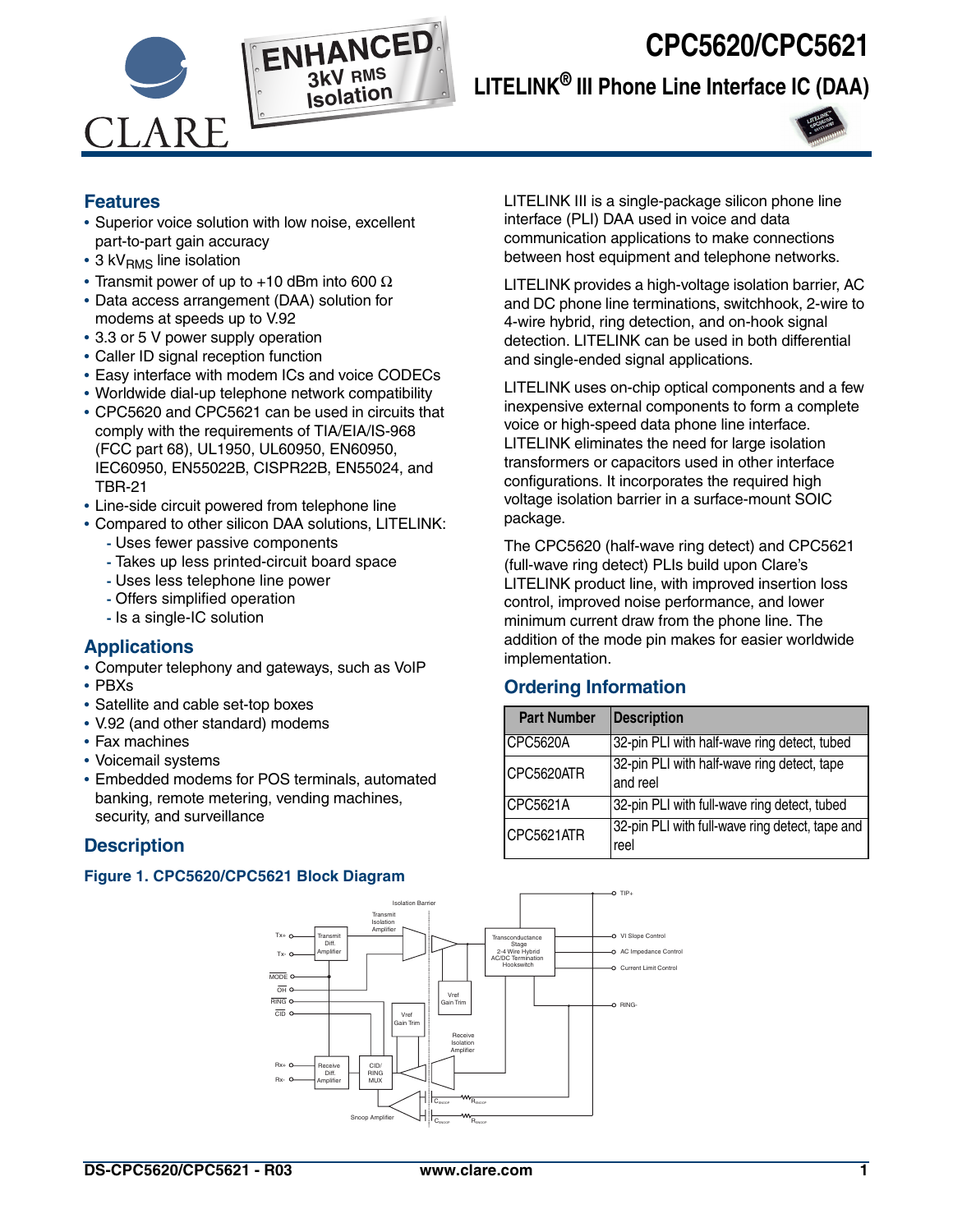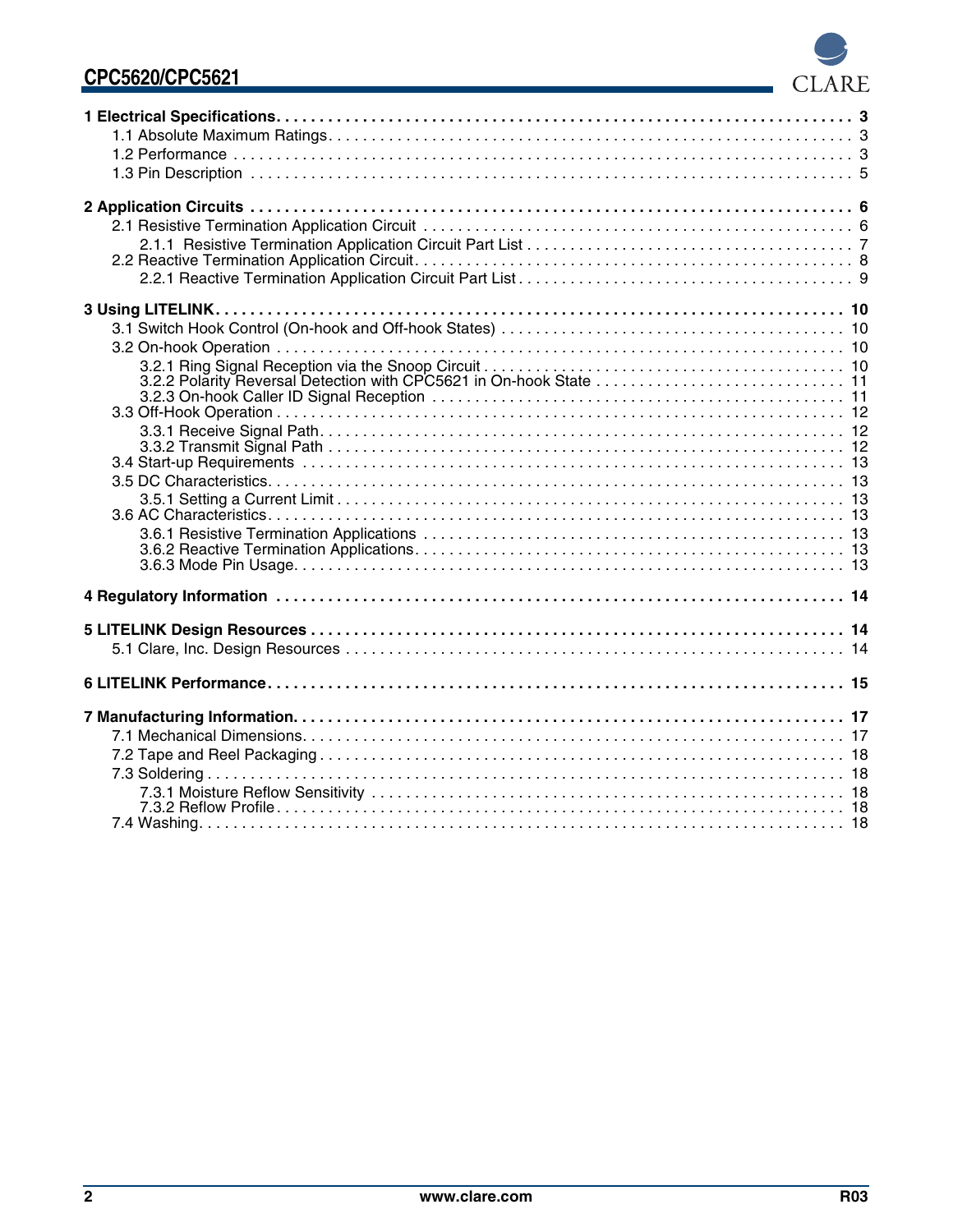

# <span id="page-2-0"></span>**1. Electrical Specifications**

| <b>Parameter</b>                                               | <b>Minimum</b> | <b>Maximum</b> | <b>Unit</b>      |
|----------------------------------------------------------------|----------------|----------------|------------------|
| <b>Isolation Voltage</b>                                       |                | 3000           | V <sub>RMS</sub> |
| Continuous Tip to Ring<br>Current ( $R_{ZDC}$ = 5.2 $\Omega$ ) |                | 150            | mA               |
| <b>Total Package Power</b><br>Dissipation                      |                |                | W                |
| $V_{DD}$                                                       | $-0.3$         | 6              | V                |
| Logic Inputs                                                   | $-0.3$         | $V_{DD}$ + 0.3 | V                |
| Operating temperature                                          | $-40$          | +85            | °C               |
| Storage temperature                                            | $-40$          | $+125$         | °C               |
| Soldering temperature                                          |                | $+220$         | °C               |

<span id="page-2-1"></span>**1.1 Absolute Maximum Ratings** *Absolute maximum ratings are stress ratings. Stresses in excess of these ratings can cause permanent damage to the device. Functional operation of the device at conditions beyond those indicated in the operational sections of this data sheet is not implied.* 

### <span id="page-2-2"></span>**1.2 Performance**

| <b>Parameter</b>                            | <b>Minimum</b> | <b>Typical</b> | <b>Maximum</b> | Unit             | <b>Conditions</b>                                                    |  |  |
|---------------------------------------------|----------------|----------------|----------------|------------------|----------------------------------------------------------------------|--|--|
| <b>DC Characteristics</b>                   |                |                |                |                  |                                                                      |  |  |
| Operating Voltage V <sub>DD</sub>           | 3.0            | ÷,             | 5.50           | V                | Host side                                                            |  |  |
| Operating Current I <sub>DD</sub>           |                | 9              | 13             | mA               | Host side                                                            |  |  |
| Operating Voltage V <sub>DDI</sub>          | 2.8            |                | 3.2            | V                | Line side, derived from tip and ring                                 |  |  |
| Operating Current I <sub>DDI</sub>          | $\blacksquare$ | $\overline{7}$ | 8              | mA               | Line side, drawn from tip and ring while off-hook                    |  |  |
| <b>On-hook Characteristics</b>              |                |                |                |                  |                                                                      |  |  |
| Metallic DC Resistance                      | 10             | $\blacksquare$ | ä,             | MΩ               | Tip to ring, 100 Vdc applied                                         |  |  |
| Longitudinal DC Resistance                  | 10             |                |                | $M\Omega$        | 150 Vdc applied from tip and ring to Earth ground                    |  |  |
| <b>Ring Signal Detect Level</b>             | 5              | ×,             | ٠              | V <sub>RMS</sub> | 68 Hz ring signal applied to tip and ring                            |  |  |
| Ring Signal Detect Level                    | 28             | ٠              |                | V <sub>RMS</sub> | 15 Hz ring signal applied across tip and ring                        |  |  |
| Snoop Circuit Frequency Response            | 166            |                | >4000          | Hz               | -3 dB corner frequency @ 166 Hz, in Clare<br>application circuit     |  |  |
| Snoop Circuit CMRR                          |                | $-40$          |                | dB               | 120 V <sub>RMS</sub> 60 Hz common-mode signal across tip<br>and ring |  |  |
| <b>Ringer Equivalence</b>                   |                | 0.1B           |                | <b>REN</b>       |                                                                      |  |  |
| Longitudinal Balance                        | 60             | ä,             | ä,             | dB               | Per FCC part 68.3                                                    |  |  |
| <b>Off-Hook Characteristics</b>             |                |                |                |                  |                                                                      |  |  |
| AC Impedance                                |                | 600            |                | Ω                | Tip to ring, using resistive termination application<br>circuit      |  |  |
| Longitudinal Balance                        | 40             |                | ÷,             | dB               | Per FCC part 68.3                                                    |  |  |
| <b>Return Loss</b>                          | ä,             | 26             | ä,             | dB               | Into 600 $\Omega$ at 1800 Hz                                         |  |  |
| <b>Transmit and Receive Characteristics</b> |                |                |                |                  |                                                                      |  |  |
| <b>Frequency Response</b>                   | 30             | ä,             | 4000           | Hz               | -3 dB corner frequency 30 Hz                                         |  |  |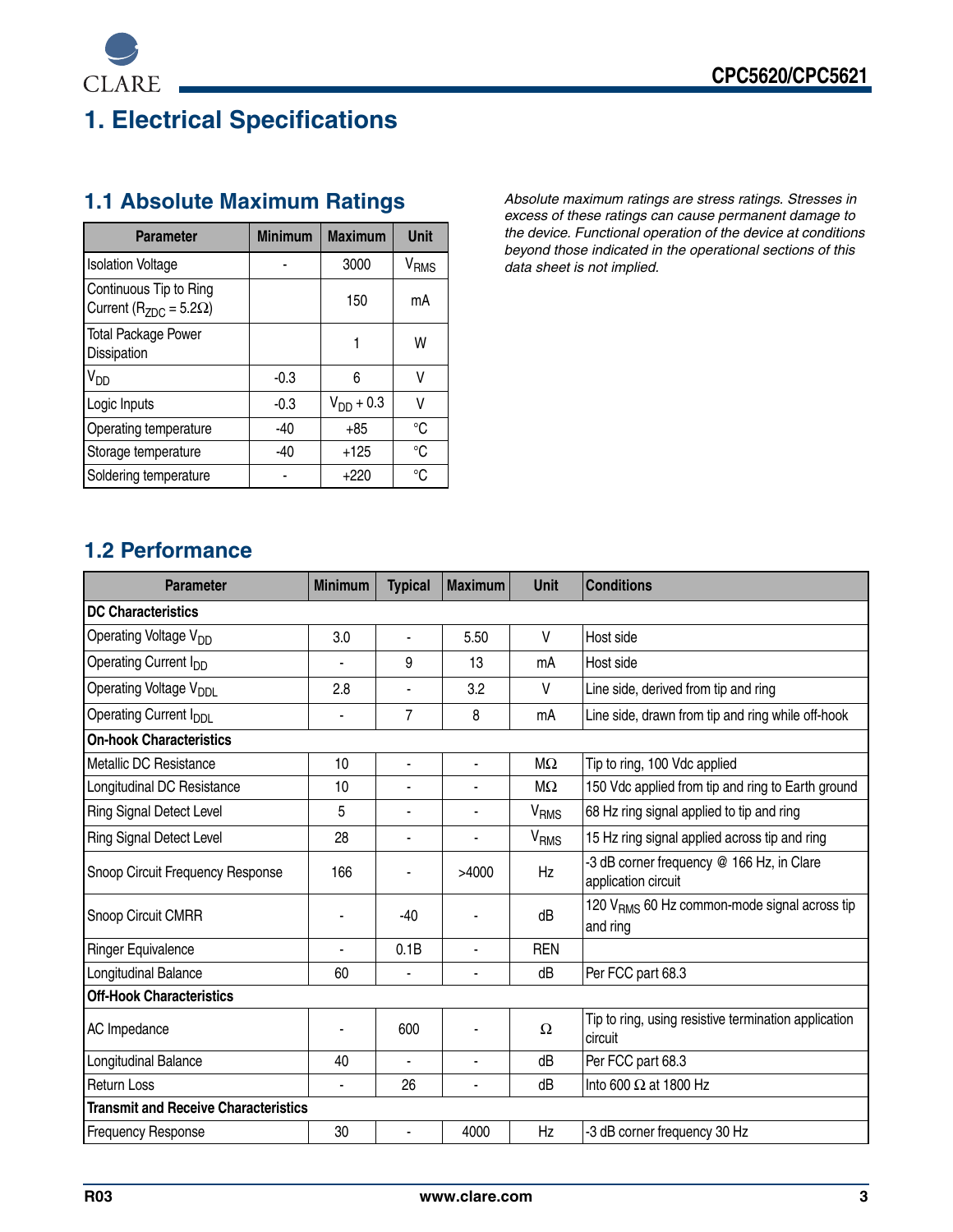

Specifications subject to change without notice. All performance characteristics based on the use of Clare application circuits. Functional operation of the device at<br>conditions beyond those specified here is not implied. *indicated.*

**CLARE** 

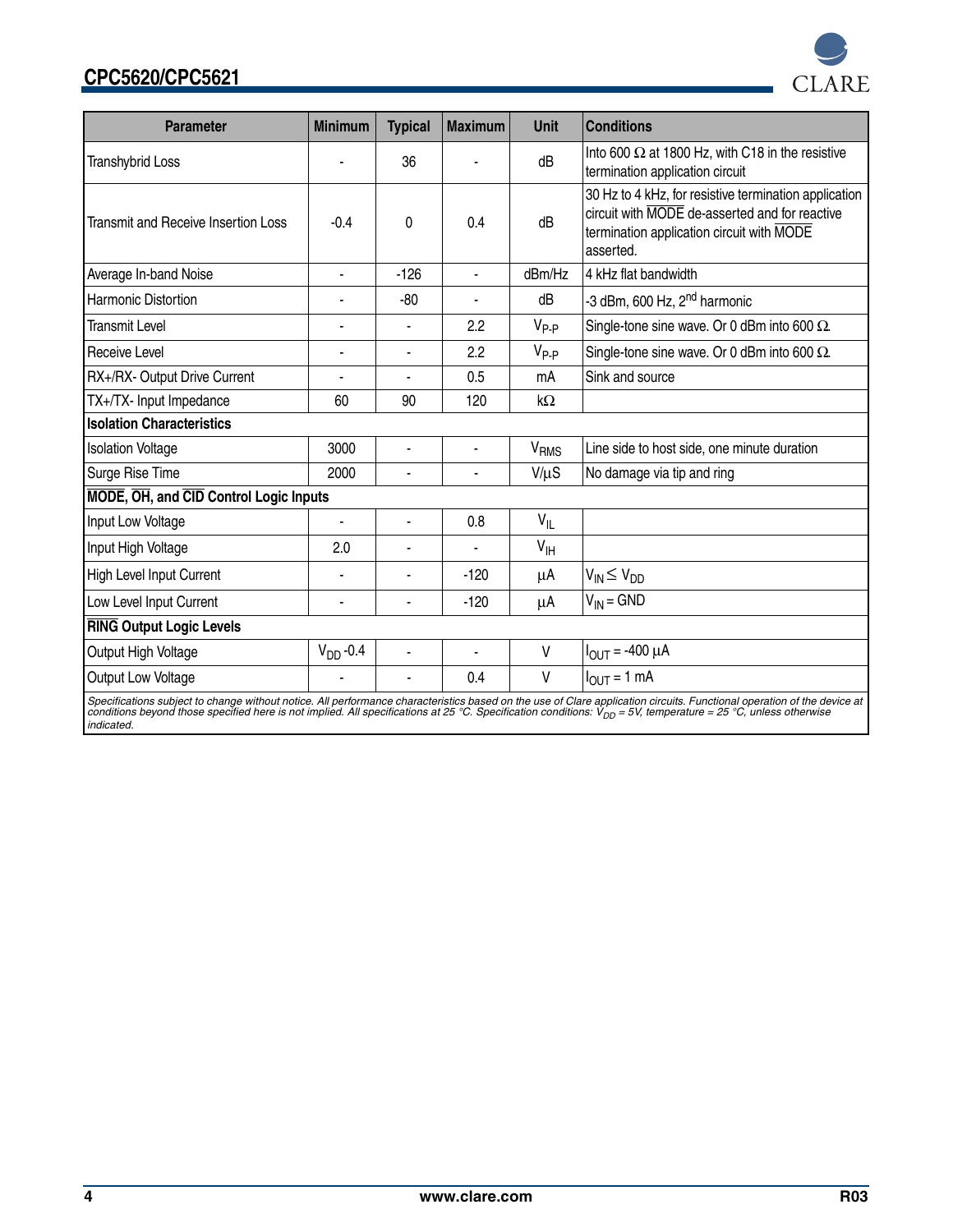

# <span id="page-4-0"></span>**1.3 Pin Description Figure 2. Pinout**

| Pin            | <b>Name</b>      | <b>Function</b>                                                                                                           |  |  |  |
|----------------|------------------|---------------------------------------------------------------------------------------------------------------------------|--|--|--|
| 1              | <b>VDD</b>       | Host (CPE) side power supply                                                                                              |  |  |  |
| $\overline{c}$ | <b>TXSM</b>      | Transmit summing junction                                                                                                 |  |  |  |
| 3              | TX-              | Negative differential transmit signal to DAA<br>from host                                                                 |  |  |  |
| 4              | $TX+$            | Positive differential transmit signal to DAA from<br>host                                                                 |  |  |  |
| 5              | TX               | Transmit differential amplifier output                                                                                    |  |  |  |
| 6              | <b>MODE</b>      | When asserted low, changes gain of TX path<br>(-7 dB) and RX path (+7 dB) to accommodate<br>reactive termination networks |  |  |  |
| 7              | <b>GND</b>       | Host (CPE) side analog ground                                                                                             |  |  |  |
| 8              | ŌĤ               | Assert logic low for off-hook operation                                                                                   |  |  |  |
| 9              | <b>RING</b>      | Indicates ring signal, pulsed high to low                                                                                 |  |  |  |
| 10             | CD               | Assert logic low while on hook to place CID<br>information on RX pins.                                                    |  |  |  |
| 11             | RX-              | Negative differential analog signal received<br>from the telephone line. Must be AC coupled<br>with $0.1 \mu F$ .         |  |  |  |
| 12             | $RX+$            | Positive differential analog signal received from<br>the telephone line. Must be AC coupled with<br>$0.1 \mu F$ .         |  |  |  |
| 13             | SNP+             | Positive differential snoop input                                                                                         |  |  |  |
| 14             | SNP-             | Negative differential snoop input                                                                                         |  |  |  |
| 15             | <b>RXF</b>       | Receive photodiode amplifier output                                                                                       |  |  |  |
| 16             | <b>RX</b>        | Receive photodiode summing junction                                                                                       |  |  |  |
| 17             | <b>VDDL</b>      | Power supply for line side, regulated from tip<br>and ring.                                                               |  |  |  |
| 18             | <b>RXS</b>       | Receive isolation amp summing junction                                                                                    |  |  |  |
| 19             | <b>RPB</b>       | Receive LED pre-bias current set                                                                                          |  |  |  |
| 20             | BR-              | Bridge rectifier return                                                                                                   |  |  |  |
| 21             | ZDC              | Electronic inductor DCR/current limit                                                                                     |  |  |  |
| 22             | DCS <sub>2</sub> | DC feedback output                                                                                                        |  |  |  |
| 23             | DCS1             | V to I slope control                                                                                                      |  |  |  |
| 24             | <b>NTF</b>       | Network amplifier feedback                                                                                                |  |  |  |
| 25             | <b>GAT</b>       | External MOSFET gate control                                                                                              |  |  |  |
| 26             | <b>NTS</b>       | Receive signal input                                                                                                      |  |  |  |
| 27             | BR-              | Bridge rectifier return                                                                                                   |  |  |  |
| 28             | <b>TXSL</b>      | Transmit photodiode summing junction                                                                                      |  |  |  |
| 29             | ZNT              | Receiver impedance set                                                                                                    |  |  |  |
| 30             | <b>ZTX</b>       | Transmit transconductance gain set                                                                                        |  |  |  |
| 31             | <b>TXF</b>       | Transmit photodiode amplifier output                                                                                      |  |  |  |
| 32             | <b>REFL</b>      | 1.25 Vdc reference                                                                                                        |  |  |  |

| 1              |    | <b>VDD</b>      | <b>REFL</b>      |     | 32 |
|----------------|----|-----------------|------------------|-----|----|
| $\overline{2}$ |    | <b>TXSM</b>     | <b>TXF</b>       |     | 31 |
| 3              |    | TX-             | <b>ZTX</b>       |     | 30 |
| 4              |    | TX+             | ZNT              |     | 29 |
| 5              |    | <b>TX</b>       | <b>TXSL</b>      | . . | 28 |
| 6              |    | <b>MODE</b>     | BR-              |     | 27 |
| 7              | LТ | <b>GND</b>      | <b>NTS</b>       |     | 26 |
| 8              |    | $\overline{OH}$ | <b>GAT</b>       |     | 25 |
| 9              |    | <b>RING</b>     | <b>NTF</b>       |     | 24 |
| 10             | ┍  | <b>CID</b>      | DCS1             | . . | 23 |
| 11             |    | RX-             | DCS <sub>2</sub> | П   | 22 |
| 12             |    | $RX+$           | ZDC              |     | 21 |
| 13             |    | SNP+            | BR-              |     | 20 |
| 14             |    | SNP-            | <b>RPB</b>       |     | 19 |
| 15             |    | <b>RXF</b>      | <b>RXS</b>       |     | 18 |
| 16             |    | <b>RX</b>       | <b>VDDL</b>      |     | 17 |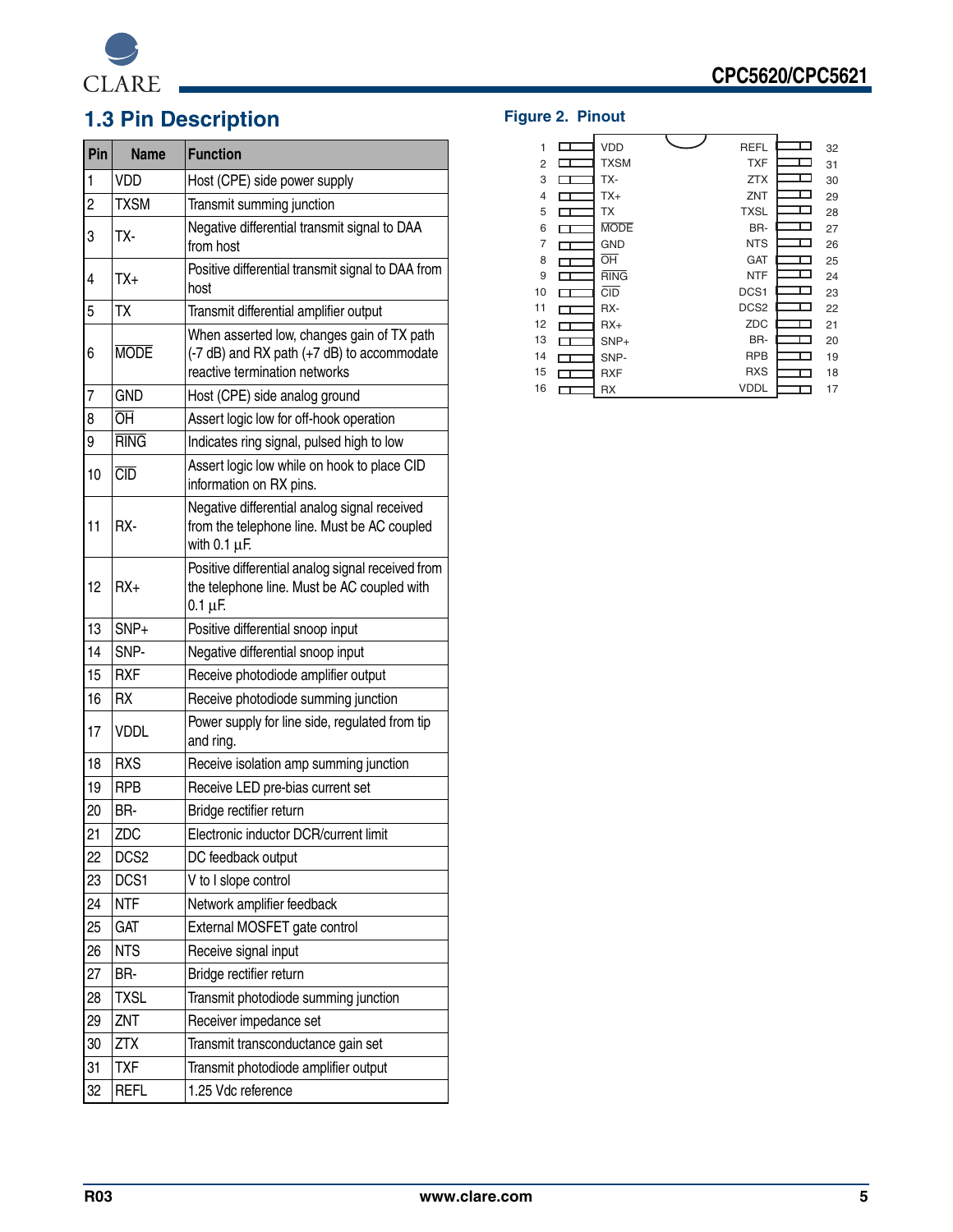

# <span id="page-5-0"></span>**2. Application Circuits**

LITELINK can be used with telephone networks worldwide. Some public telephone networks, notably in North America and Japan require resistive line termination. Other telephone networks in Europe and elsewhere require reactive line termination.

The application circuits below address both line termination models. The reactive termination application circuit **[\(see Figure 2.2 on page 8\)](#page-7-0)** describes a TBR-21 implementation. This circuit can be adapted easily for other reactive termination needs.

### <span id="page-5-1"></span>**2.1 Resistive Termination Application Circuit**



#### <span id="page-5-2"></span>**Figure 3. Resistive Termination Application Circuit Schematic**

Resistor values are in Ohms All resistors are 1%. Capacitor values are in Farads.

*¹This design was tested and found to comply with FCC Part 68 with this Sidactor. Other compliance requirements may require a different part. ²Higher-noise power supplies may require substitution of a 220* µ*H inductor, Toko 380HB-2215 or similar. See the Power Quality section of Clare application note AN-146, [Guidelines for Effective LITELINK Designs](http://www.clare.com/home/PDFs.nsf/www/an-146.pdf/$File/an-146.pdf) for more information.*

*³Optional for enhanced transhybrid loss.*

*4Use voltage ratings suitable for your application, at least 2 kV.*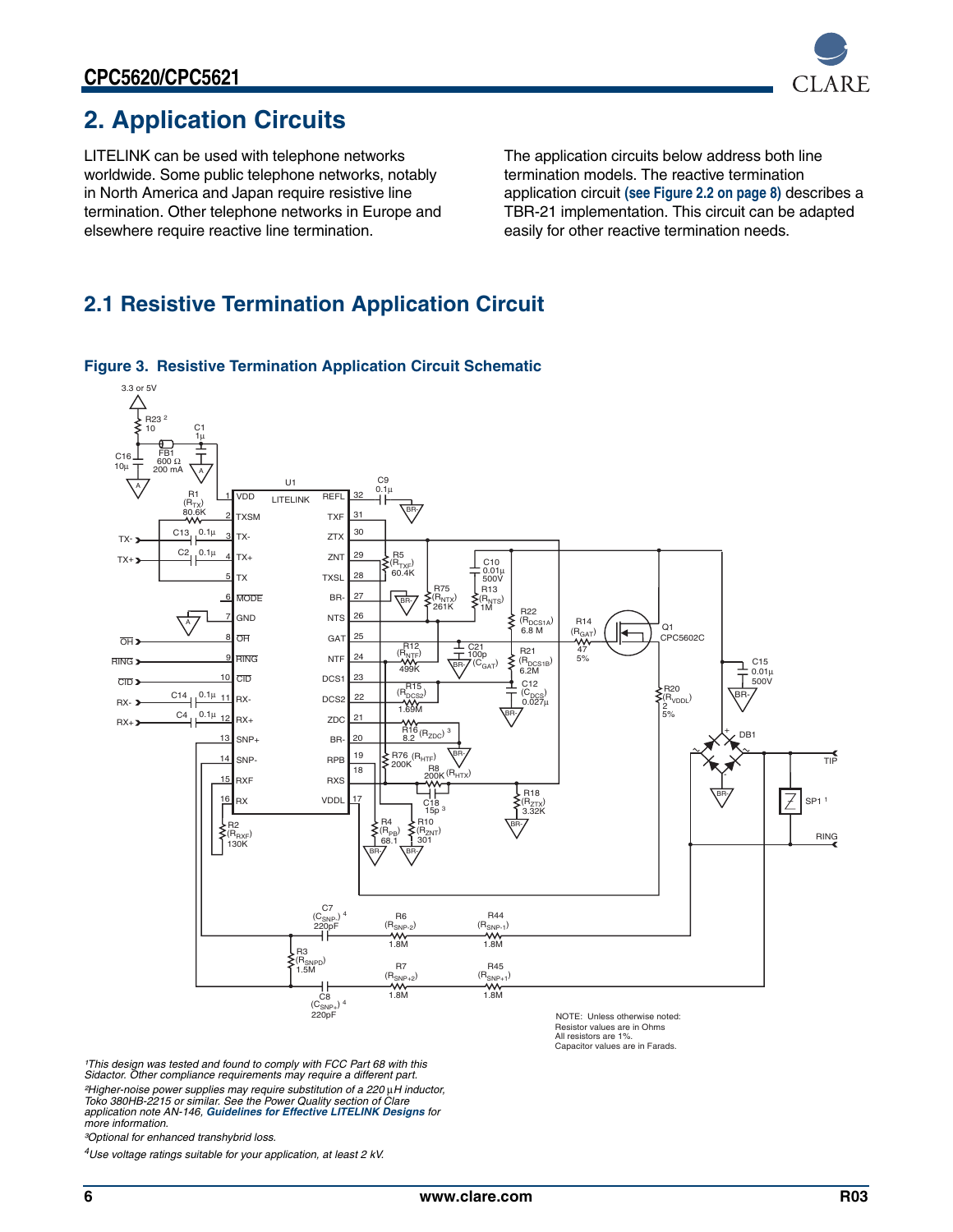

### <span id="page-6-0"></span>**2.1.1 Resistive Termination Application Circuit Part List**

| Quantity                | <b>Reference Designator</b>                                                                                                                            | <b>Description</b>                     | Supplier(s)                            |
|-------------------------|--------------------------------------------------------------------------------------------------------------------------------------------------------|----------------------------------------|----------------------------------------|
| $\mathbf{1}$            | C1                                                                                                                                                     | $1 \mu F$ , 16 V, $\pm 10\%$           |                                        |
| 5                       | C2, C4, C9, C13, C14                                                                                                                                   | $0.1 \mu F$ , 16 V, $\pm 10\%$         |                                        |
| $\overline{c}$          | $C7, C8^{1, 2}$                                                                                                                                        | 220 pF, ±5%                            |                                        |
| $\overline{c}$          | C10, C15 <sup>1</sup>                                                                                                                                  | 0.01 µF, 500 V, $\pm 10\%$             | Panasonic, AVX, Novacap, Murata,       |
| $\overline{1}$          | $\overline{C12}$                                                                                                                                       | $0.027 \mu F$ , 16 V, ±10%             | SMEC, etc.                             |
| $\overline{1}$          | $\overline{C16}$                                                                                                                                       | 10 µF, 16 V, ±10%                      |                                        |
| $\overline{1}$          | C18 (optional)                                                                                                                                         | 15 pF, 16 V, ±10%                      |                                        |
| $\overline{1}$          | C <sub>21</sub>                                                                                                                                        | 100 pF, 16 V, 10%                      |                                        |
| $\overline{1}$          | $\overline{R1}$                                                                                                                                        | $80.6$ k $\Omega$ , 1/16 W, $\pm 1\%$  |                                        |
| $\overline{1}$          | $\overline{R2}$                                                                                                                                        | 130 kΩ, 1/16 W, ±1%                    |                                        |
| $\overline{1}$          | R <sub>3</sub>                                                                                                                                         | $1.5 M\Omega$ , $1/16 W$ , $\pm 1\%$   |                                        |
| $\overline{1}$          | $\overline{R4}$                                                                                                                                        | 68.1 $\overline{\Omega}$ , 1/16 W, ±1% |                                        |
| $\overline{1}$          | R <sub>5</sub>                                                                                                                                         | 60.4 k $\Omega$ , 1/16 W, ±1%          |                                        |
| $\overline{\mathbf{4}}$ | R6, R7, R44, R45 <sup>1, 3</sup>                                                                                                                       | 1.8 M $\Omega$ , 1/10 W, ±1%           |                                        |
| $\overline{1}$          | R <sub>8</sub>                                                                                                                                         | 221 kΩ, 1/16 W, ±1%                    |                                        |
| $\overline{1}$          | R <sub>10</sub>                                                                                                                                        | $301 \Omega$ , $1/16 W$ , $\pm 1\%$    |                                        |
| $\overline{1}$          | R <sub>12</sub>                                                                                                                                        | 499 kΩ, 1/16 W, ±1%                    |                                        |
| $\vert$                 | R13                                                                                                                                                    | 1 M $\Omega$ , 1/16 W, $\pm 1\%$       | Panasonic, Electro Films, FMI, Vishay, |
| $\overline{1}$          | R14                                                                                                                                                    | $47 \Omega$ , 1/16 W, ±5%              | etc.                                   |
| $\overline{1}$          | R <sub>15</sub>                                                                                                                                        | 1.69 M $\Omega$ , 1/16 W, ±1%          |                                        |
| $\overline{\mathbf{1}}$ | R <sub>16</sub>                                                                                                                                        | $8.2 \Omega$ , 1/16 W, ±1%             |                                        |
| $\overline{1}$          | R <sub>18</sub>                                                                                                                                        | $3.32$ k $\Omega$ , 1/16 W, $\pm 1\%$  |                                        |
| $\overline{1}$          | R <sub>20</sub>                                                                                                                                        | $2 \Omega$ , 1/16 W, $\pm 5\%$         |                                        |
| $\overline{1}$          | R <sub>21</sub>                                                                                                                                        | 6.2 M $\Omega$ , 1/16 W, $\pm$ 1%      |                                        |
| $\overline{1}$          | R <sub>22</sub>                                                                                                                                        | 6.8 M $\Omega$ , 1/16 W, $\pm$ 1%      |                                        |
| $\overline{1}$          | R <sub>23</sub>                                                                                                                                        | 10 Ω, 1/16 W, ±5%, or 220 μH inductor  |                                        |
| $\overline{1}$          | $\overline{R75}$                                                                                                                                       | 261 kΩ, 1/16 W, ±1%                    |                                        |
| $\overline{1}$          | R76                                                                                                                                                    | 200 kΩ, 1/16 W, ±1%                    |                                        |
| $\overline{1}$          | FB <sub>1</sub>                                                                                                                                        | 600 $\Omega$ , 200 mA ferrite bead     | Murata BLM11A601S or similar           |
| $\overline{1}$          | $\overline{DB1}$                                                                                                                                       | S1ZB60 bridge rectifier                | Shindengen, Diodes, Inc.               |
| $\overline{1}$          | SP <sub>1</sub>                                                                                                                                        | 350 V, 100 A, P3100SB Sidactor         | Teccor, ST Microelectronics, TI        |
| $\overline{1}$          | $\overline{Q1}$                                                                                                                                        | <b>CPC5602 FET</b>                     | Clare                                  |
| $\overline{1}$          | U1                                                                                                                                                     | CPC5620/CPC5621 LITELINK               |                                        |
|                         | <sup>1</sup> Through-hole components offer significant cost savings over SMT.<br>$2$ Use voltage ratings suitable for your application, at least 2 kV. |                                        |                                        |

*3Use components that allow enough space to account for the possibility of high-voltage arcing.*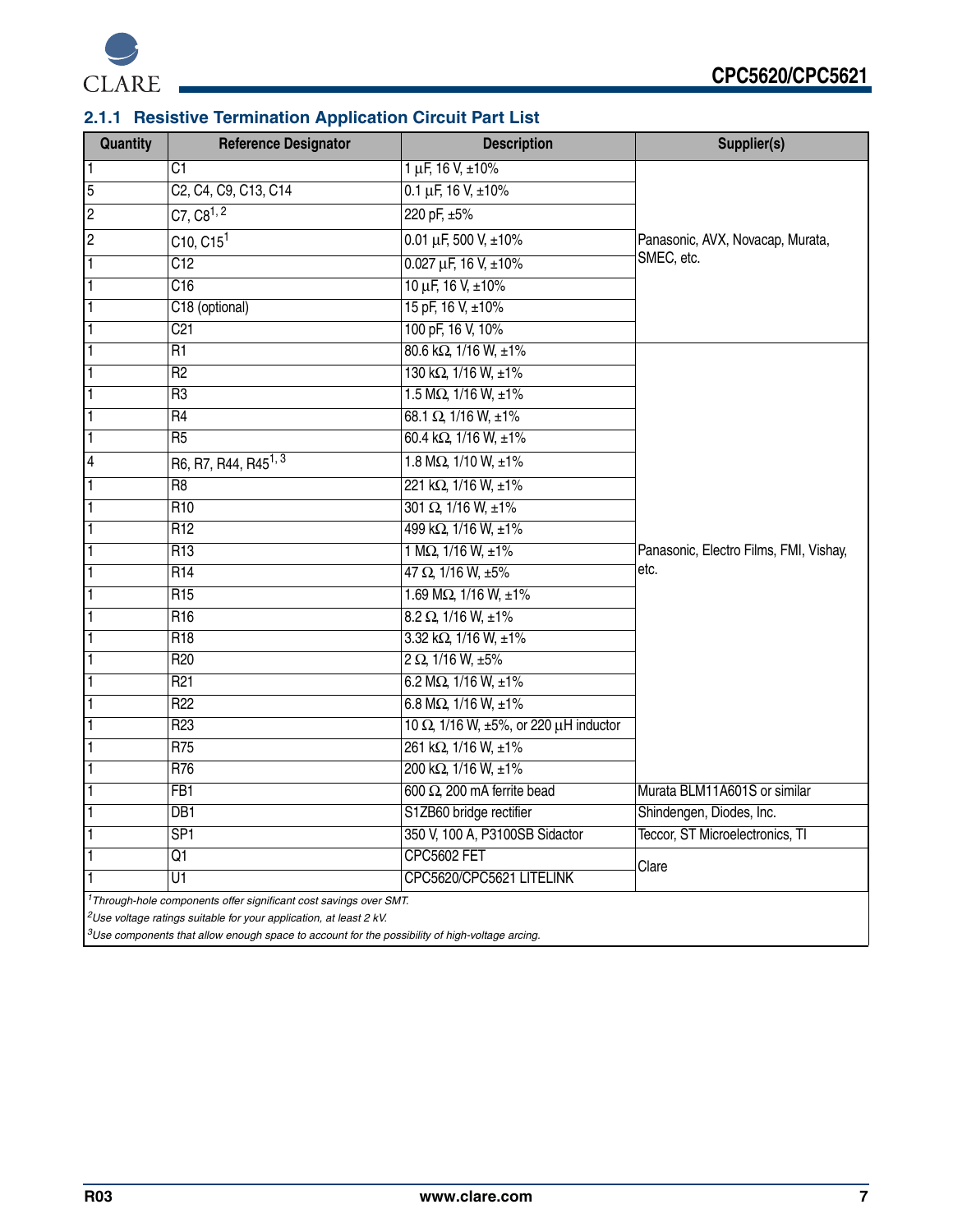<span id="page-7-0"></span>



#### **Figure 4. Reactive Termination Application Circuit Schematic**

NOTE: Unless otherwise noted: Resistor values are in Ohms All resistors are 1%. Capacitor values are in Farads.

*¹This design was tested and found to comply with FCC Part 68 with this Sidactor. Other compliance requirements may require a different part. ²Higher-noise power supplies may require substitution of a 220* µ*H inductor, Toko 380HB-2215 or similar. See the Power Quality section of Clare application note AN-146, [Guidelines for Effective LITELINK Designs](http://www.clare.com/home/PDFs.nsf/www/an-146.pdf/$File/an-146.pdf) for more information.*

*3RZDC sets the loop-current limit, see ["Setting a Current Limit" on](#page-12-2)  [page 13](#page-12-2). Also see Clare's application note AN-146 for heat sinking recommendations for the CPC5602C FET.*

*4Use voltage ratings suitable for your application, at least 2 kV.*

**CLARE** 

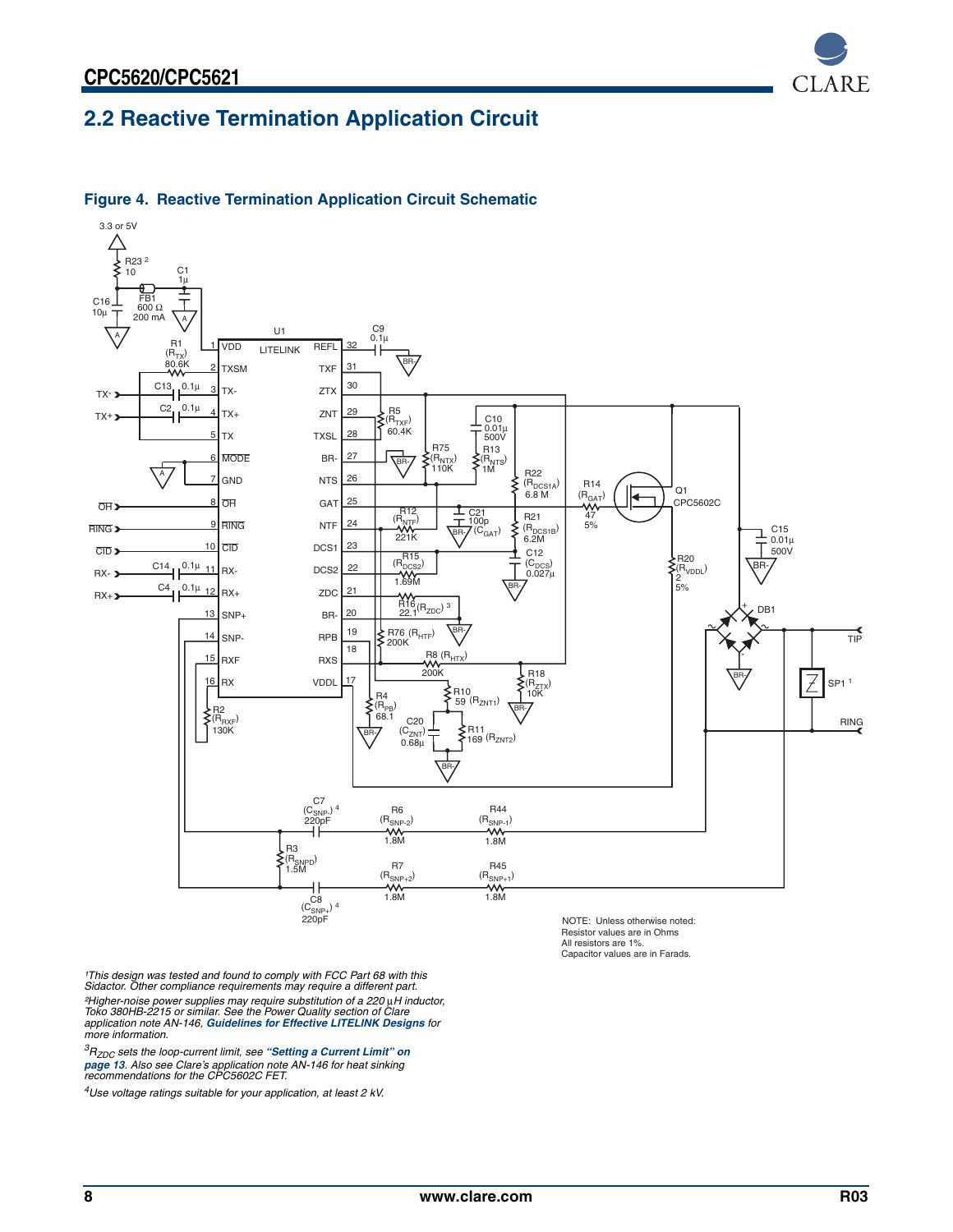

### <span id="page-8-0"></span>**2.2.1 Reactive Termination Application Circuit Part List**

| Quantity                | <b>Reference Designator</b>                                                                                                                                     | <b>Description</b>                    | <b>Supplier</b>                                |
|-------------------------|-----------------------------------------------------------------------------------------------------------------------------------------------------------------|---------------------------------------|------------------------------------------------|
| $\vert$                 | C <sub>1</sub>                                                                                                                                                  | $1 \mu F$ , $16 V$ , $\pm 10\%$       |                                                |
| $\overline{5}$          | C <sub>2</sub> , C <sub>4</sub> , C <sub>9</sub> , C <sub>13</sub> , C <sub>14</sub>                                                                            | $0.1 \mu F$ , 16 V, $\pm 10\%$        |                                                |
| $\overline{c}$          | $C7, C8^{1, 2}$                                                                                                                                                 | 220 pF, ±5%                           |                                                |
| $\overline{c}$          | $C$ 10, $C$ 15 <sup>1</sup>                                                                                                                                     | 0.01 µF, 500 V, $\pm 10\%$            | Panasonic, AVX, Novacap, Murata,               |
| $\overline{1}$          | C12                                                                                                                                                             | $0.027 \mu F$ , 16 V, ±10%            | SMEC, etc.                                     |
| $\overline{1}$          | $\overline{C16}$                                                                                                                                                | $10 \mu F$ , $16 V$ , $\pm 10\%$      |                                                |
| $\overline{1}$          | C20                                                                                                                                                             | $0.68 \,\mu F$ , 16 V, $\pm 10\%$     |                                                |
| $\overline{1}$          | C <sub>21</sub>                                                                                                                                                 | 100 pF, 16 V, 10%                     |                                                |
| $\overline{1}$          | R <sub>1</sub>                                                                                                                                                  | $80.6$ k $\Omega$ , 1/16 W, $\pm 1\%$ |                                                |
| $\vert$ 1               | R <sub>2</sub>                                                                                                                                                  | 130 k $\Omega$ , 1/16 W, ±1%          |                                                |
| $\overline{1}$          | $\overline{R3}$                                                                                                                                                 | $1.5 M\Omega$ , $1/16 W$ , $\pm 1\%$  |                                                |
| $\overline{1}$          | R <sub>4</sub>                                                                                                                                                  | 68.1 $\Omega$ , 1/16 W, ±1%           |                                                |
| $\overline{1}$          | R <sub>5</sub>                                                                                                                                                  | 60.4 k $\Omega$ , 1/16 W, ±1%         |                                                |
| $\overline{\mathbf{4}}$ | R6, R7, R44, R45 <sup>1, 3</sup>                                                                                                                                | 1.8 M $\Omega$ , 1/10 W, ±1%          |                                                |
| $\overline{1}$          | R <sub>8</sub>                                                                                                                                                  | 200 kΩ, $1/16$ W, $±1%$               |                                                |
| $\overline{1}$          | R <sub>10</sub>                                                                                                                                                 | $59 \Omega$ , 1/16 W, ±1%             |                                                |
| $\overline{1}$          | R11                                                                                                                                                             | 169 $\Omega$ , 1/16 W, $\pm 1\%$      |                                                |
| $\overline{1}$          | R <sub>12</sub>                                                                                                                                                 | 221 kΩ, 1/16 W, ±1%                   |                                                |
| $\overline{1}$          | R <sub>13</sub>                                                                                                                                                 | 1 M $\Omega$ , 1/16 W, $\pm 1\%$      | Panasonic, Electro Films, FMI, Vishay,<br>etc. |
| $\overline{1}$          | R14                                                                                                                                                             | $47 \Omega$ , $1/16 W$ , $\pm 5\%$    |                                                |
| $\overline{1}$          | R <sub>15</sub>                                                                                                                                                 | 1.69 M $\Omega$ , 1/16 W, ±1%         |                                                |
| $\overline{1}$          | R <sub>16</sub>                                                                                                                                                 | $22.1 \Omega$ , 1/16 W, ±1%           |                                                |
| $\overline{1}$          | R <sub>18</sub>                                                                                                                                                 | 10 k $\Omega$ , 1/16 W, $\pm 1\%$     |                                                |
| $\overline{1}$          | R <sub>20</sub>                                                                                                                                                 | 2 $\Omega$ , 1/16 W, ±5%              |                                                |
| $\overline{1}$          | R <sub>21</sub>                                                                                                                                                 | 6.2 M $\Omega$ , 1/16 W, $\pm$ 1%     |                                                |
| $\mathbf{1}$            | R <sub>22</sub>                                                                                                                                                 | 6.8 M $\Omega$ , 1/16 W, $\pm$ 1%     |                                                |
| $\overline{1}$          | R <sub>23</sub>                                                                                                                                                 | 10 Ω, 1/16 W, ±5%, or 220 μH inductor |                                                |
| $\overline{1}$          | R75                                                                                                                                                             | 110 k $\Omega$ , 1/16 W, ±1%          |                                                |
| $\overline{1}$          | R76                                                                                                                                                             | 200 kΩ, 1/16 W, ±1%                   |                                                |
|                         | FB1                                                                                                                                                             | 600 $\Omega$ , 200 mA ferrite bead    | Murata BLM11A601S or similar                   |
| $\vert$                 | DB <sub>1</sub>                                                                                                                                                 | S1ZB60 bridge rectifier               | Shindengen, Diodes, Inc.                       |
| $\mathbf{1}$            | SP <sub>1</sub>                                                                                                                                                 | 350 V, 100 A, P3100SB Sidactor        | <b>Teccor, ST Microelectronics, TI</b>         |
| $\mathbf{1}$            | Q1                                                                                                                                                              | <b>CPC5602 FET</b>                    | Clare                                          |
|                         | $\overline{U}$ 1                                                                                                                                                | CPC5620/CPC5621 LITELINK              |                                                |
|                         | <sup>1</sup> Through-hole components offer significant cost savings over SMT.<br><sup>2</sup> Use voltage ratings suitable for your application, at least 2 kV. |                                       |                                                |

*3Use components that allow enough space to account for the possibility of high-voltage arcing.*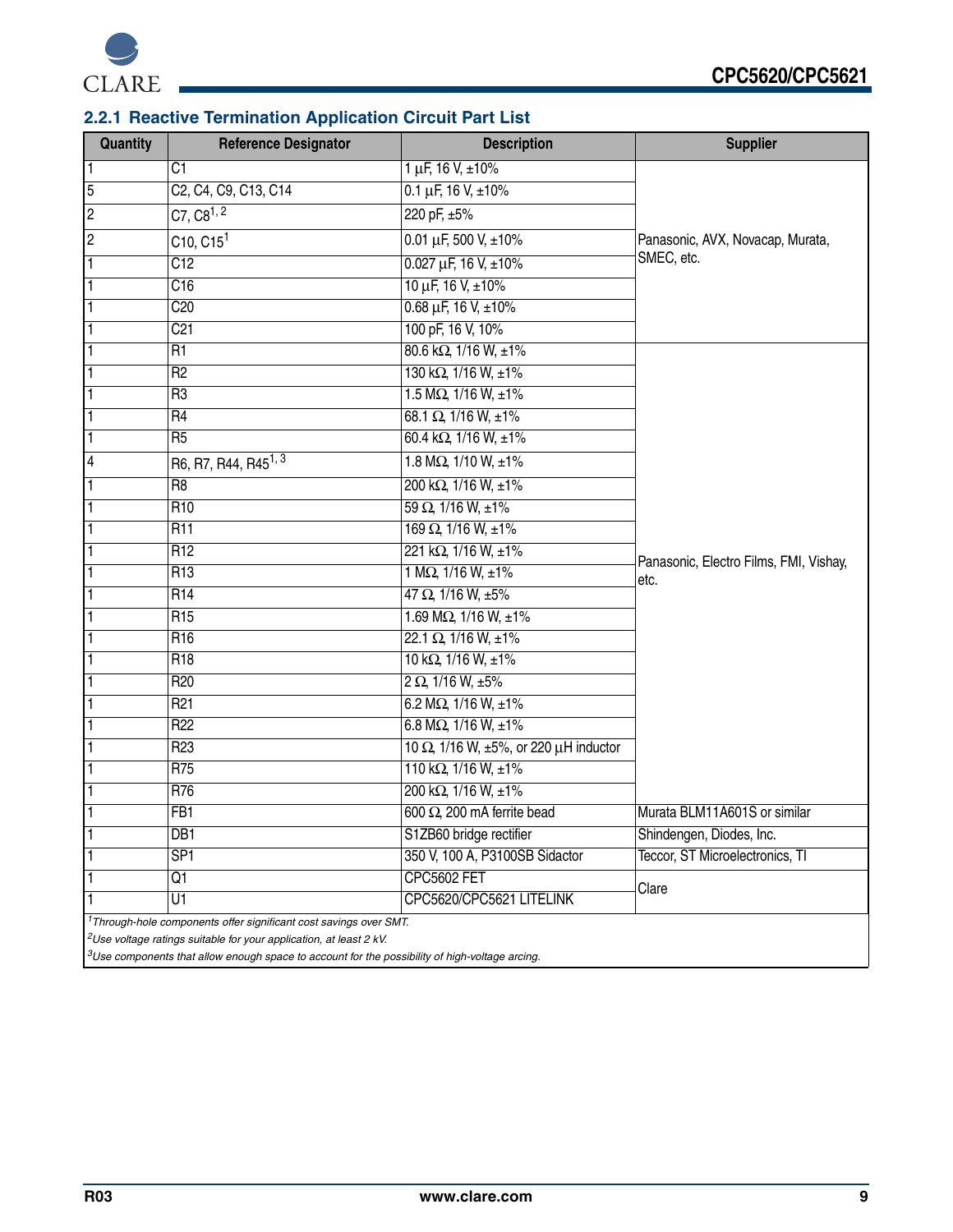

# <span id="page-9-0"></span>**3. Using LITELINK**

As a full-featured telephone line interface, LITELINK performs the following functions:

- **•** DC termination and V/I slope control
- **•** AC impedance control
- **•** 2-wire to 4-wire conversion (hybrid)
- **•** Current limiting
- **•** Ring signal reception
- **•** Caller ID signal reception
- **•** Switch hook

LITELINK can accommodate specific application features without sacrificing basic functionality and performance. Application features include, but are not limited to:

- **•** High transmit power operation
- **•** Pulse dialing
- **•** Ground start
- **•** Loop start
- **•** Parallel telephone off-hook detection (line intrusion)
- **•** Battery reversal detection
- **•** Line presence detection
- **•** World-wide programmable operation

This section of the data sheet describes LITELINK operation in standard configuration for usual operation. Clare offers additional application information on-line **[\(see Section 5 on page 14\)](#page-13-1)**. These include information on the following topics:

- **•** Circuit isolation considerations
- **•** Optimizing LITELINK performance
- **•** Data Access Arrangement architecture
- **•** LITELINK circuit descriptions
- **•** Surge protection
- **•** EMI considerations

Other specific application materials are also referenced in this section as appropriate.

### <span id="page-9-1"></span>**3.1 Switch Hook Control (On-hook and Off-hook States)**

LITELINK operates in one of two conditions, on-hook and off-hook. In the on-hook condition the telephone line is available for calls. In the off-hook condition the telephone line is engaged. Use the OH control input to place LITELINK in one of these two states. With OH high, LITELINK is on-hook and ready to make or receive a call. The snoop circuit is enabled. Assert OH low to place LITELINK in the off-hook state. In the

off-hook state, loop current flows through LITELINK and the system is answering or placing a call.

### <span id="page-9-2"></span>**3.2 On-hook Operation**

The LITELINK application circuit leakage current is less than 10 µA with 100 V across ring and tip, equivalent to greater than 10 M $\Omega$  on-hook resistance.

### <span id="page-9-3"></span>**3.2.1 Ring Signal Reception via the Snoop Circuit**

In the on-hook state ( $\overline{OH}$  and  $\overline{CID}$  not asserted), an internal multiplexer turns on the snoop circuit. This circuit monitors the telephone line for two conditions; an incoming ring signal, and caller ID data bursts.

Refer to the application schematic diagram **[\(see Figure](#page-5-2)  [3 on page 6\)](#page-5-2).** C7 (C<sub>SNP-</sub>) and C8 (C<sub>SNP+</sub>) provide a high-voltage isolation barrier between the telephone line and SNP- and SNP+ on the LITELINK while coupling AC signals to the snoop amplifier. The snoop circuit "snoops" the telephone line continuously while drawing no current. In the LITELINK, ringing signals are compared to a threshold. The comparator output forms the RING signal output from LITELINK. This signal must be qualified by the host system as a valid ringing signal. A low level on RING indicates that the LITELINK ring signal threshold has been exceeded.

For the CPC5620 (with the half-wave ring detector), the frequency of the RING output follows the frequency of the ringing signal from the central office (CO), typically 20 Hz. The RING output of the CPC5621 (with the full-wave ring detector) is twice the ringing signal frequency.

Hysteresis is employed in the LITELINK ring detector circuit to provide noise immunity. The set-up of the ring detector comparator causes RING output pulses to remain low for most of the ringing signal half-cycle. The RING output returns high for the entire negative half-cycle of the ringing signal for the CPC5620. For the CPC5621, the RING output returns high for a short period near the zero-crossing of the ringing signal before returning low during the positive half-cycle. For both the CPC5620 and CPC5621, the RING output remains high between ringing signal bursts.

The ring detection threshold depends on the values of R3 (R<sub>SNPD</sub>), R6 & R44 (R<sub>SNP-</sub>), R7 & R45 (R<sub>SNP+</sub>), C7 ( $C_{SNP}$ ), and C8 ( $C_{SNP+}$ ). The values for these components shown in the typical application circuits are recommended for typical operation. The ring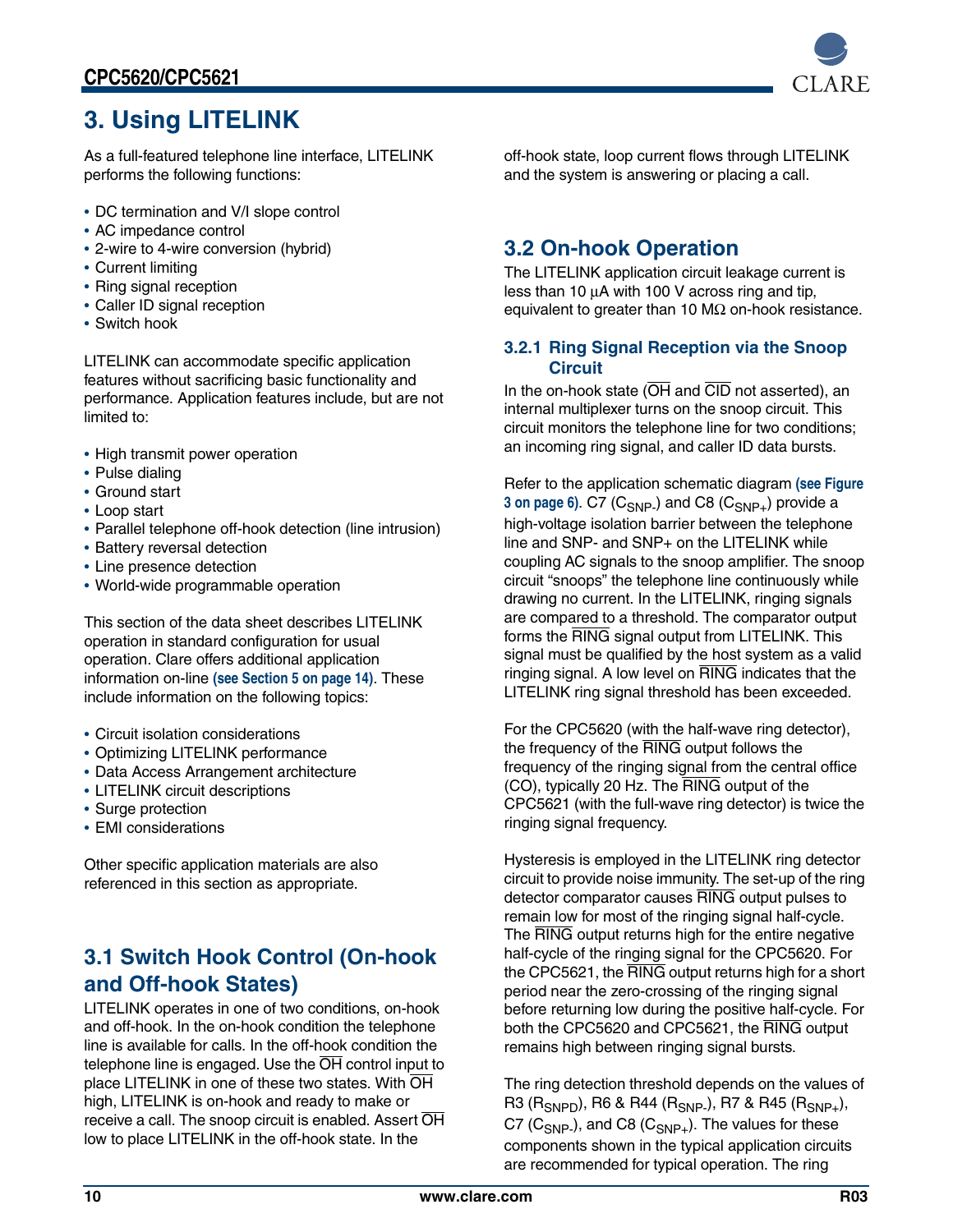

detection threshold can be changed according to the following formula:

$$
V_{RINGPK} = \left(\frac{750mV}{R_{SNPD}}\right)\sqrt{\left[(R_{SNP_{TOTAL}} + R_{SNPD})^2 + \frac{1}{\left(\pi f_{RING} C_{SNP}\right)^2}\right]}
$$

Where:

- R<sub>SNPD</sub> = R3 in the application circuits in this data sheet
- RSNP $_{\text{TOTAI}}$  = the total of R6, R7, R44, and R45 in the application circuits in this data sheet
- $C_{SNP}$  =  $C7$  =  $C8$  in the application circuits in this data sheet
- and where  $f_{\text{RING}}$  is the frequency of the ring signal

Clare Application Note AN-117 **[Customize Caller ID Gain](http://www.clare.com/home/PDFs.nsf/www/calc5610.xls/$File/calc5610.xls)  [and Ring Detect Voltage Threshold](http://www.clare.com/home/PDFs.nsf/www/calc5610.xls/$File/calc5610.xls)** is a spreadsheet for trying different component values in this circuit. Changing the ring detection threshold will also change the caller ID gain and the timing of the polarity reversal detection pulse, if used.

#### <span id="page-10-0"></span>**3.2.2 Polarity Reversal Detection with CPC5621 in On-hook State**

The full-wave ring detector in the CPC5621 makes it possible to detect tip and ring polarity reversal using the RING output. When the polarity of tip and ring reverses, a pulse on RING indicates the event. Your host system must be able to discriminate this single pulse of approximately 1 msec (using the recommended snoop circuit external components) from a valid ringing signal.

### <span id="page-10-1"></span>**3.2.3 On-hook Caller ID Signal Reception**

On-hook caller ID (CID) signals are processed by LITELINK by coupling the CID data burst through the snoop circuit to the LITELINK RX outputs under control of the CID pin. In North America, CID data signals are typically sent between the first and second ringing signal.

#### **Figure 5. On-hook Caller ID Signal Timing in North America for CPC5620 (with Half-wave Ring Detect)**



Signal levels not to scale

In North American applications, follow these steps to receive on-hook caller ID data via the LITELINK RX outputs:

- 1. Detect the first ringing signal outputs on RING.
- 2. Assert CID low.
- 3. Process the CID data from the RX outputs.
- 4. De-assert  $\overline{CID}$  (high or floating).

Note: Taking LITELINK off-hook (via the OH pin) disconnects the snoop path from both the receive outputs and the RING output, regardless of the state of the CID pin.

CID gain from tip and ring to RX+ and RX- is determined by:

$$
GAIN_{CID}(dB) = 20\log\left[\frac{6R_{SNPD}}{\sqrt{\left[\left(R_{SNP_{TOTAL}} + R_{SNPD}\right)^2 + \frac{1}{\left(\pi f C_{SNP}\right)^2}\right]}}\right]
$$

Where:

- R<sub>SNPD</sub> = R3 in the application circuits in this data sheet
- RSNP $_{\text{TOTAL}}$  = the total of R6, R7, R44, and R45 in the application circuits in this data sheet
- C<sub>SNP</sub> = C7 = C8 in the application circuits in this data sheet
- and where f is the frequency of the CID signal

The recommended components in the application circuit yield a gain 0.27 dB at 200 Hz. Clare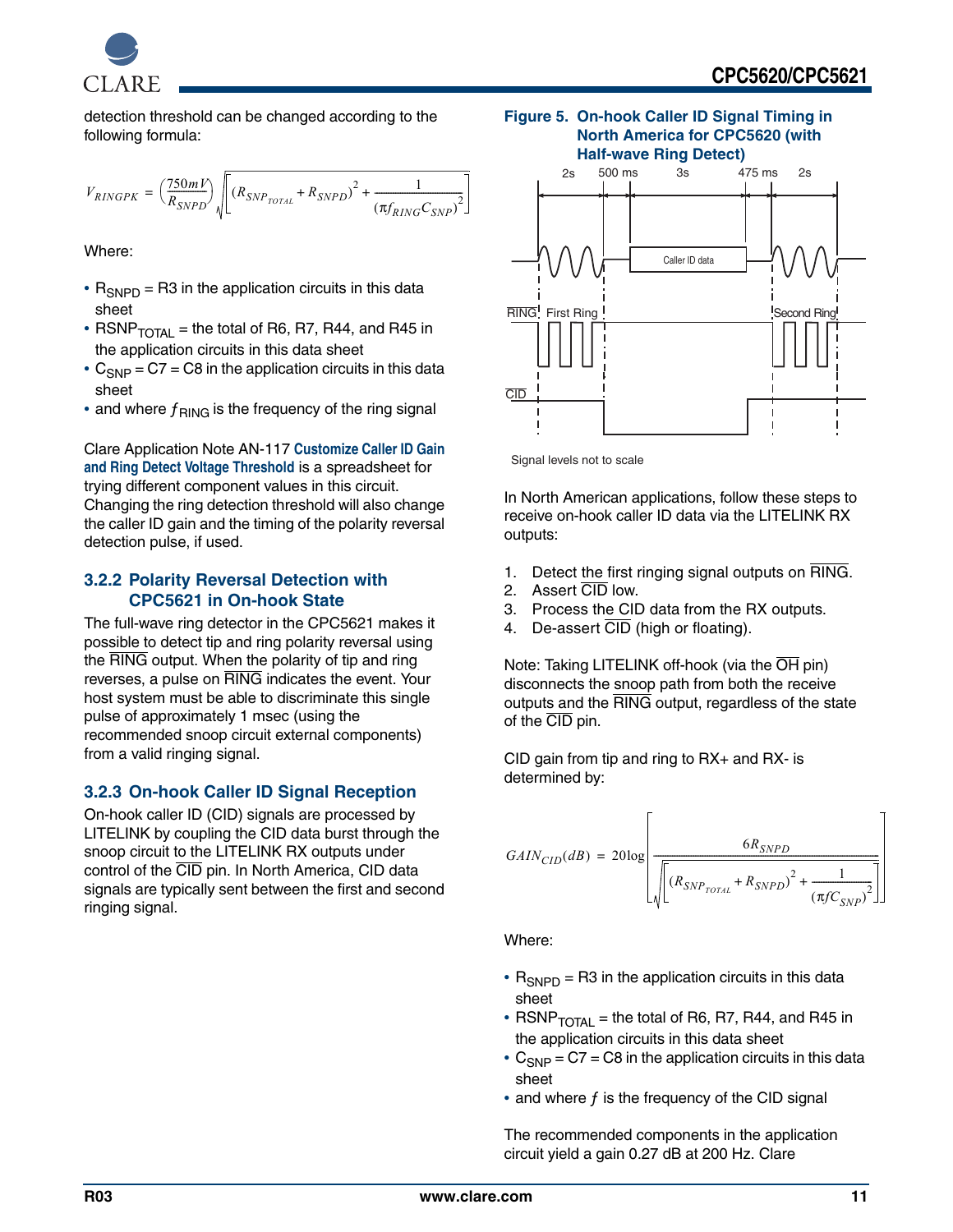

Application Note AN-117 **[Customize Caller ID Gain and](http://www.clare.com/home/PDFs.nsf/www/calc5610.xls/$File/calc5610.xls)  [Ring Detect Voltage Threshold](http://www.clare.com/home/PDFs.nsf/www/calc5610.xls/$File/calc5610.xls)** is a spreadsheet for trying different component values in this circuit. Changing the CID gain will also change the ring detection threshold and the timing of the polarity reversal detection pulse, if used.

For single-ended snoop circuit output of 0 dBm, set the total resistance across the series resistors (R6/R44 and R7/R45) to 1.4 MΩ.

### <span id="page-11-0"></span>**3.3 Off-Hook Operation**

### <span id="page-11-1"></span>**3.3.1 Receive Signal Path**

Signals to and from the telephone network appear on the tip and ring connections of the application circuit. Receive signals are extracted from transmit signals by the LITELINK two-wire to four-wire hybrid. Next, the receive signal is converted to infrared light by the receive photodiode amplifier and receive path LED. The intensity of the light is modulated by the receive signal and coupled across the electrical isolation barrier by a reflective dome.

On the host equipment side of the barrier, the receive signal is converted by a photodiode into a photocurrent. The photocurrent, a linear representation of the receive signal, is amplified and converted to a differential voltage output on RX+ and RX-.

Variations in gain are controlled to within  $\pm 0.4$  dB by factory gain trim, which sets the output of the photoamplifier to unity gain.

To accommodate single-supply operation, LITELINK includes a small DC bias on the RX outputs of 1.0 Vdc. Most applications should AC couple the RX outputs as shown in Figure [6.](#page-11-3)

LITELINK may be used for differential or single-ended output as shown in Figure [6](#page-11-3). Single-ended use will produce 6 dB less signal output amplitude. Do not exceed 0 dBm into 600  $\Omega$  (2.2 V<sub>P-P</sub>) signal input with the standard application circuit. See application note

AN-157, **[Increased LITELINK III Transmit Power](http://www.clare.com/home/PDFs.nsf/www/an-149.pdf/$File/an-149.pdf)** for more information.

#### <span id="page-11-3"></span>**Figure 6. Differential and Single-ended Receive Path Connections to LITELINK**



### <span id="page-11-2"></span>**3.3.2 Transmit Signal Path**

Connect transmit signals from the host equipment to the TX+ and TX- pins of LITELINK. Do not exceed a signal level of 0 dBm in 600  $\Omega$  (or 2.2 V<sub>P-P</sub>).

Differential transmit signals are converted to single-ended signals in LITELINK. The signal is coupled to the transmit photodiode amplifier in a similar manner to the receive path. See application note AN-157, **[Increased LITELINK III Transmit Power](http://www.clare.com/home/PDFs.nsf/www/an-149.pdf/$File/an-149.pdf)** for more information.

The output of the photodiode amplifier is coupled to a voltage-to-current converter via a transconductance stage where the transmit signal modulates the telephone line loop current. As in the receive path, gain is set to unity at the factory, limiting insertion loss to 0,  $\pm$ 0.4 dB.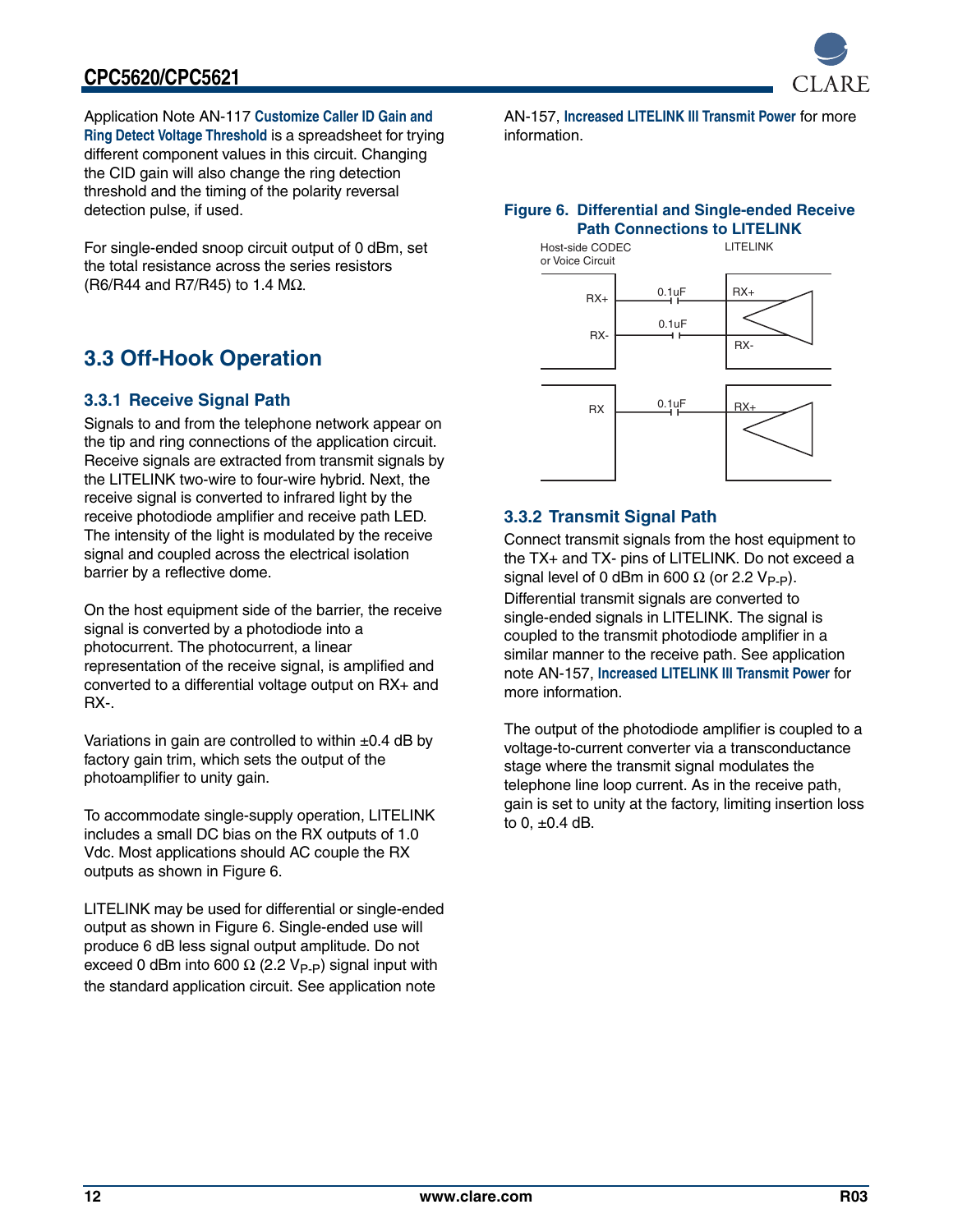

#### **Figure 7. Differential and Single-ended Transmit Path Connections to LITELINK**



### <span id="page-12-0"></span>**3.4 Start-up Requirements**

OH must be de-asserted (set logic high) once after power-up for at least 50 ms to transfer internal gain trim values within LITELINK. This would be normal operation in most applications.

### <span id="page-12-1"></span>**3.5 DC Characteristics**

The CPC5620 and CPC5621 are designed for worldwide application, including use under the requirements of TBR-21. The ZDC, DCS1, and DCS2 pins control the VI slope characteristics of LITELINK. Selecting appropriate resistor values for  $R_{ZDC}$  (R16) and  $R<sub>DCS</sub>$  (R15) in the provided application circuits assure compliance with DC requirements.

### <span id="page-12-2"></span>**3.5.1 Setting a Current Limit**

LITELINK includes a telephone line current limit feature that is selectable by choosing the desired value for  $R_{ZDC}$  (R16) using the following formula:

$$
I_{CL}Amps = \frac{1V}{R_{ZDC}} + 0.008A
$$

Clare recommends using 8.2  $\Omega$  for R<sub>ZDC</sub> for most applications, limiting telephone line current to 130 mA.

### <span id="page-12-3"></span>**3.6 AC Characteristics**

### <span id="page-12-4"></span>**3.6.1 Resistive Termination Applications**

North American and Japanese telephone line AC termination requirements are met with a resistive 600  $\Omega$  AC termination. Receive termination is applied to the LITELINK ZNT pin (pin 29) as a 301  $Ω$  resistor,  $R_{ZNT}$  (R10).

### <span id="page-12-5"></span>**3.6.2 Reactive Termination Applications**

Many countries use a single-pole complex impedance to model the telephone network transmission line characteristic impedance as shown in the table below.

|  |  |  | <b>Line Impedance Model</b> |
|--|--|--|-----------------------------|
|--|--|--|-----------------------------|

|                    |    | <b>European</b> | <b>Australian</b> |
|--------------------|----|-----------------|-------------------|
|                    | Ra | 750             | 820               |
| Ra<br>$\mathbf{C}$ | Rb | 270             | 220               |
| Rb-                | C. | 150 nF          | 120 nF            |

Matching a complex impedance requires the use of complex network on ZNT as shown in the **["Reactive](#page-7-0)  [Termination Application Circuit" on page 8](#page-7-0)**.

### <span id="page-12-6"></span>**3.6.3 Mode Pin Usage**

Assert the MODE pin low to introduce a 7 dB pad into the transmit path and add 7 dB of gain to the receive path. These changes compensate for the gain changes made to the transmit and receive paths in reactive termination implementations.

Insertion loss with MODE de-asserted and the resistive termination application circuit is 0 dB. Insertion loss with the reactive termination application circuit and MODE asserted is also 0 dB.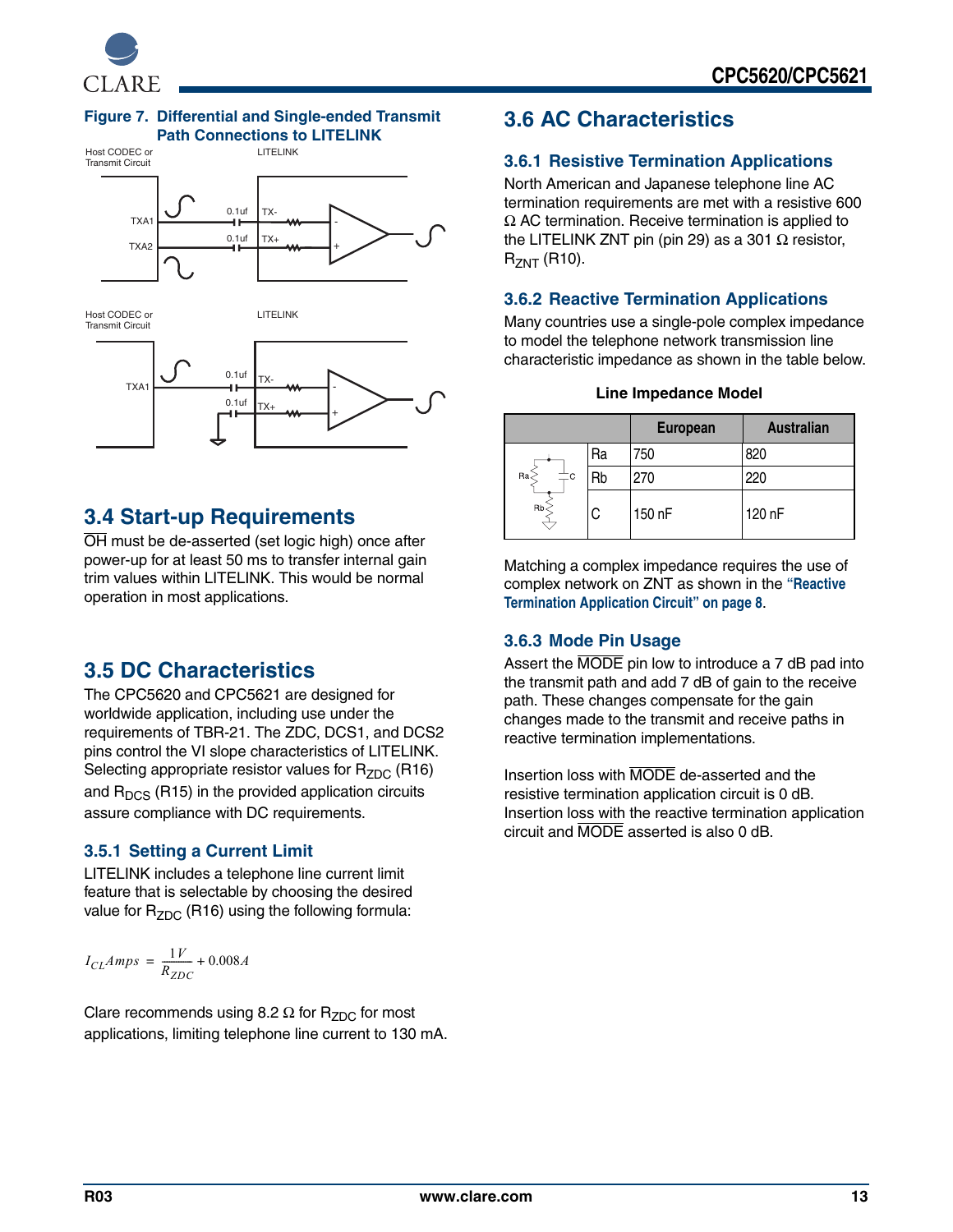

# <span id="page-13-0"></span>**4. Regulatory Information**

LITELINK III can be used to build products that comply with the requirements of TIA/EIA/IS-968 (formerly FCC part 68), FCC part 15B, TBR-21, EN60950, UL1950, EN55022B, IEC950/IEC60950, CISPR22B, EN55024, and many other standards. LITELINK provides supplementary isolation. Metallic surge requirements are met through the inclusion of a Sidactor in the application circuit. Longitudinal surge protection is provided by LITELINK's optical-across-the-barrier technology and the use of high-voltage components in the application circuit as needed.

The information provided in this document is intended to inform the equipment designer but it is not sufficient to assure proper system design or regulatory compliance. Since it is the equipment manufacturer's responsibility to have their equipment properly designed to conform to all relevant regulations, designers using LITELINK are advised to carefully verify that their end-product design complies with all applicable safety, EMC, and other relevant standards and regulations. Semiconductor components are not rated to withstand electrical overstress or electro-static discharges resulting from inadequate protection measures at the board or system level.

# <span id="page-13-1"></span>**5. LITELINK Design Resources**

### <span id="page-13-2"></span>**5.1 Clare, Inc. Design Resources**

The Clare, Inc. web site has a wealth of information useful for designing with LITELINK, including application notes and reference designs that already meet all applicable regulatory requirements. LITELINK data sheets also contains additional application and design information. See the following links:

### **[LITELINK datasheets and reference designs](http://www.clare.com/Products/LITELINK.htm)**

Application note AN-117 **[Customize Caller ID Gain](http://www.clare.com/home/PDFs.nsf/www/calc5610.xls/$File/calc5610.xls)  [and Ring Detect Voltage Threshold](http://www.clare.com/home/PDFs.nsf/www/calc5610.xls/$File/calc5610.xls)**

Application note AN-141, **[Enhanced Pulse Dialing](http://www.clare.com/home/PDFs.nsf/www/an-141.pdf/$File/an-141.pdf)  [with LITELINK](http://www.clare.com/home/PDFs.nsf/www/an-141.pdf/$File/an-141.pdf)**

Application note AN-146, **[Guidelines for Effective](http://www.clare.com/home/PDFs.nsf/www/an-146.pdf/$File/an-146.pdf)  [LITELINK Designs](http://www.clare.com/home/PDFs.nsf/www/an-146.pdf/$File/an-146.pdf)**

Application note AN-152 **[LITELINK II to LITELINK III](http://www.clare.com/home/pdfs.nsf/www/an-152.pdf/$file/an-152.pdf)  [Design Conversion](http://www.clare.com/home/pdfs.nsf/www/an-152.pdf/$file/an-152.pdf)**

Application note AN-155 **[Understanding LITELINK](http://www.clare.com/home/pdfs.nsf/www/an-155_r1.pdf/$file/an-155_r1.pdf)  [Display Feature Signal Routing and Applications](http://www.clare.com/home/pdfs.nsf/www/an-155_r1.pdf/$file/an-155_r1.pdf)**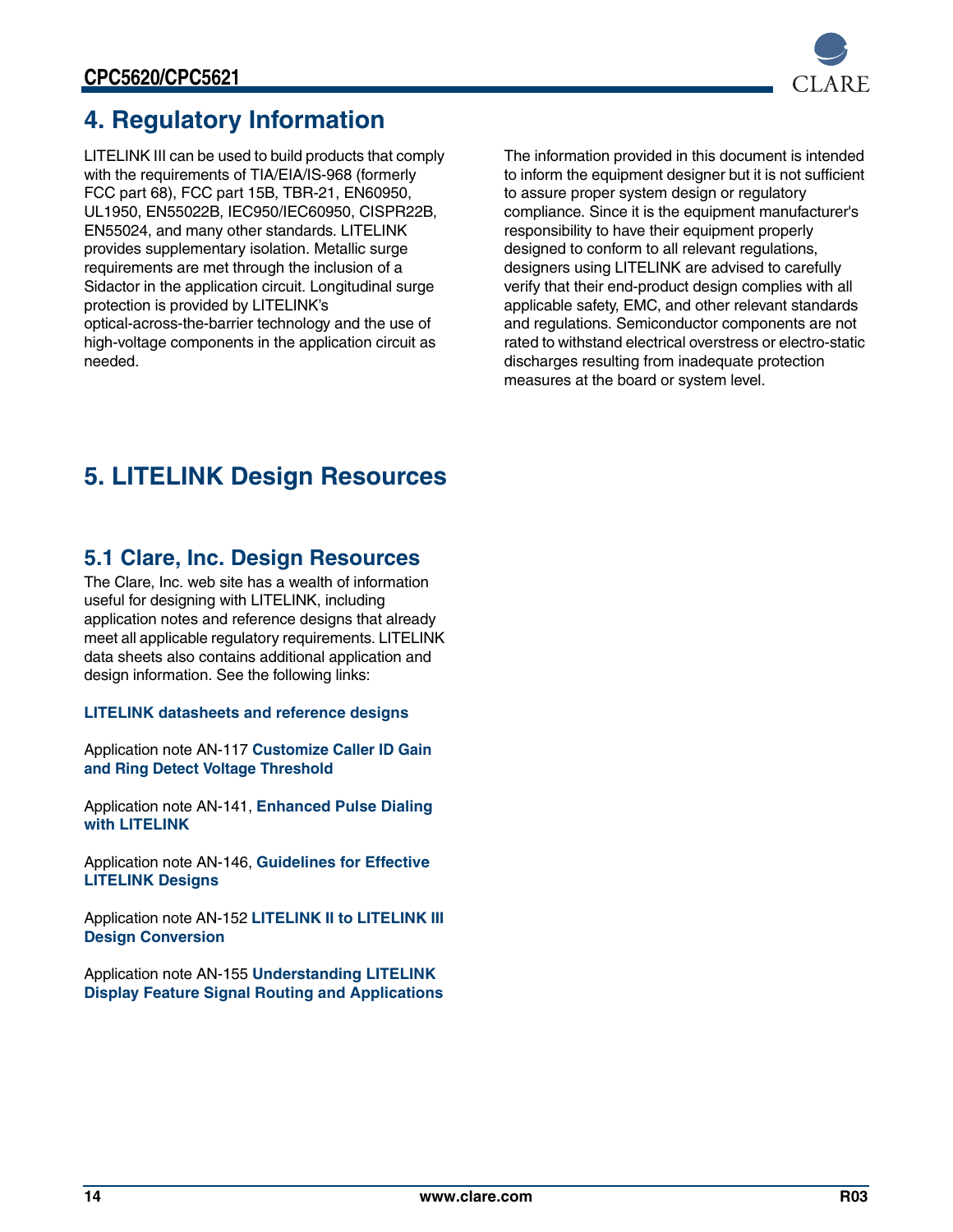

# <span id="page-14-0"></span>**6. LITELINK Performance**

The following graphs show LITELINK performance using the North American application circuit shown in this data sheet.



**Figure 8. Receive Frequency Response at RX**

**Figure 9. Transmit Frequency Response at TX**



#### **Figure 10.Receive THD on RX**



### **Figure 11.Transmit THD on Tip and Ring**



#### **Figure 12.Transhybrid Loss**



#### **Figure 13.Return Loss**

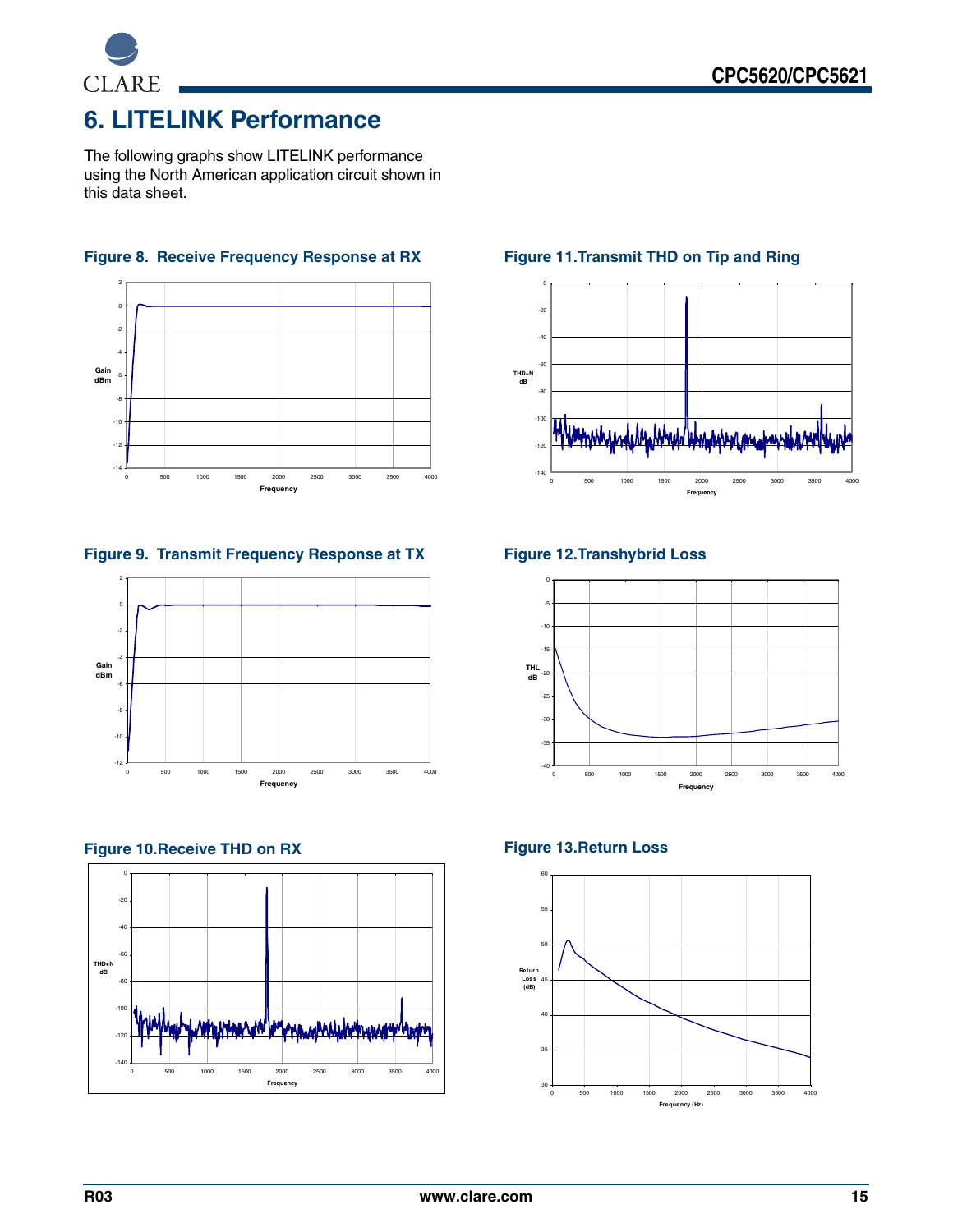

### **Figure 14.Snoop Circuit Frequency Response**



### **Figure 15.Snoop Circuit THD + N**





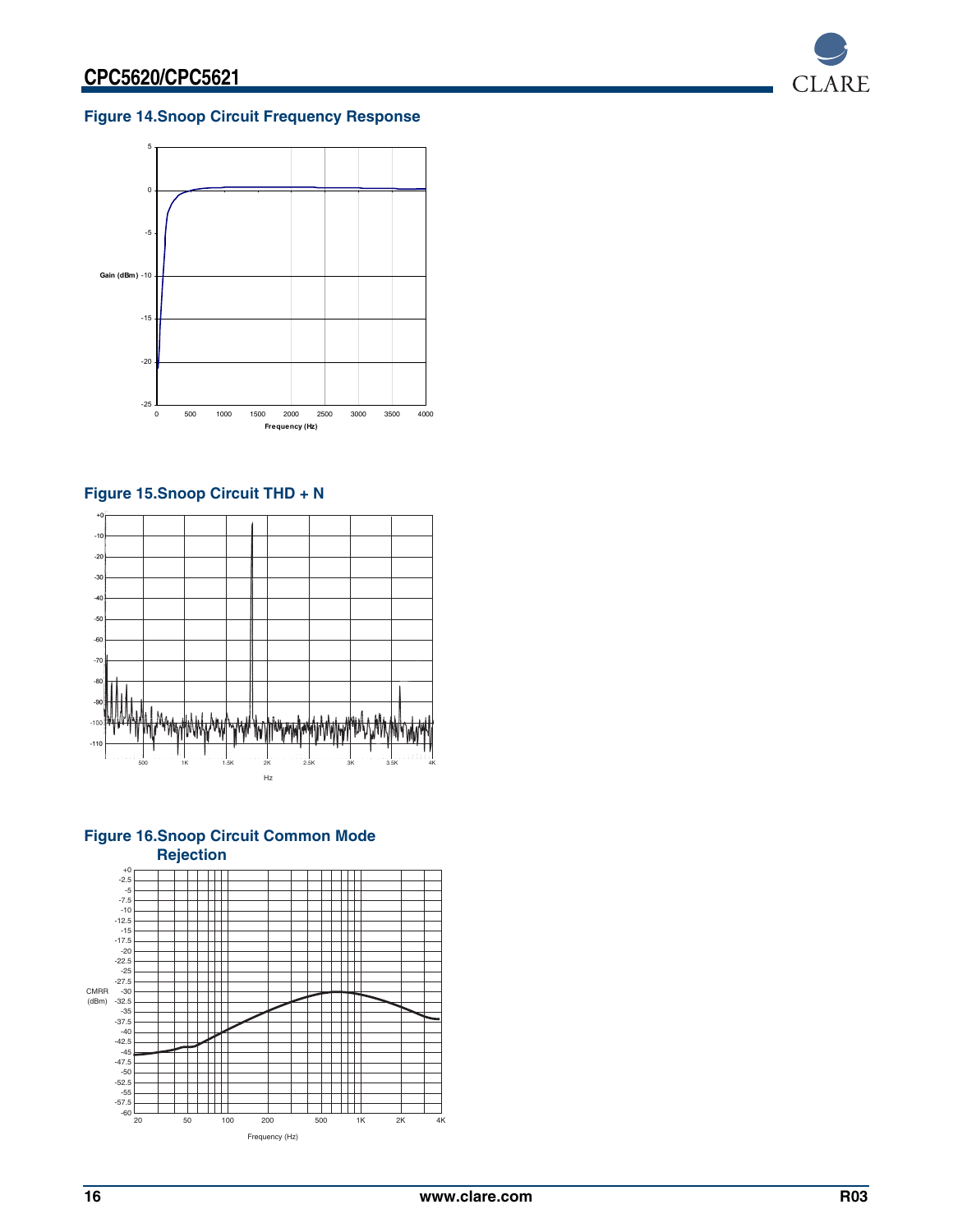

# <span id="page-16-0"></span>**7. Manufacturing Information**

### <span id="page-16-1"></span>**7.1 Mechanical Dimensions**

#### **Figure 17. Dimensions**



### **Figure 18. Recommended Printed Circuit Board Layout**